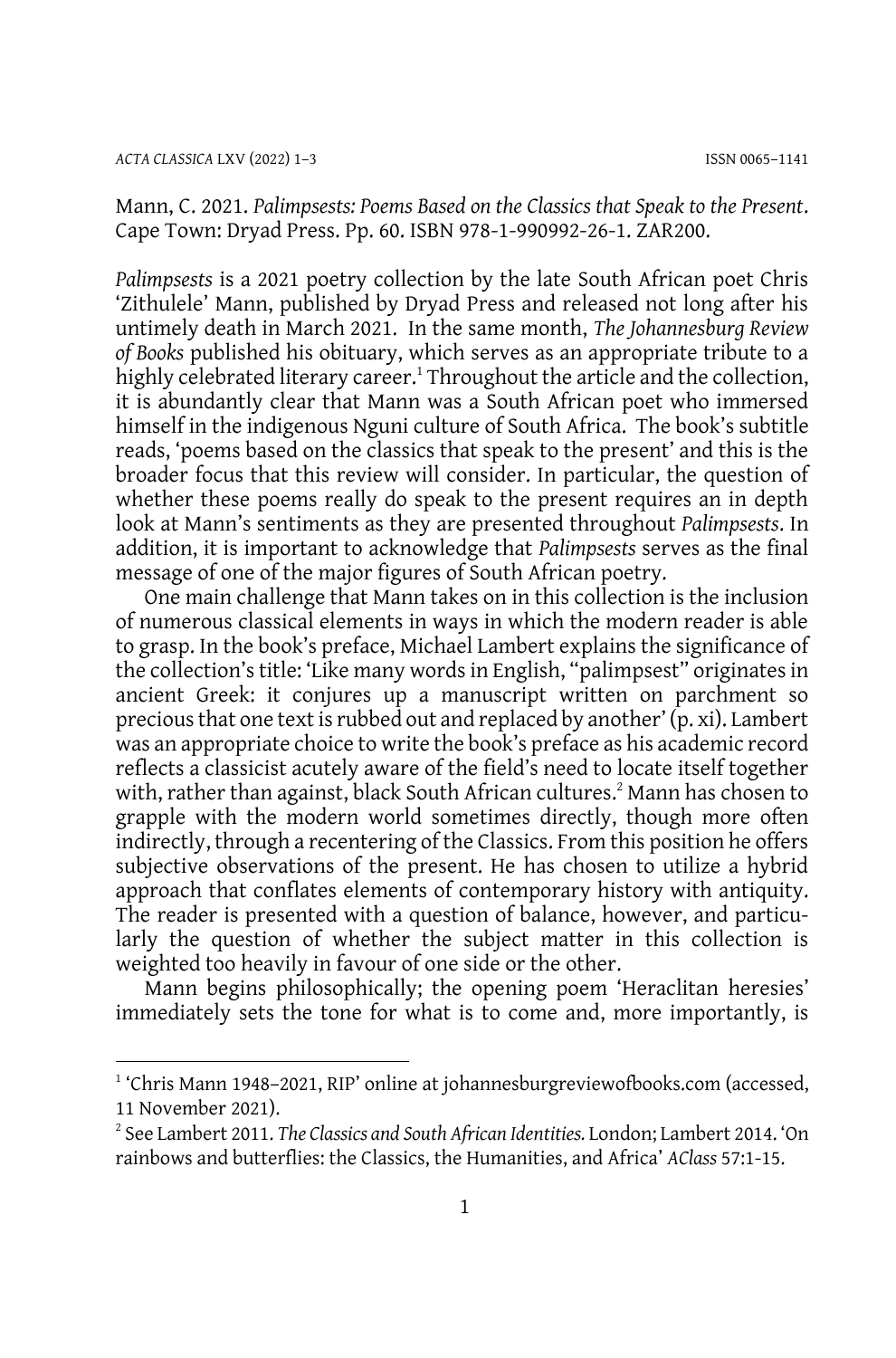programmatic of what *Palimpsests*sets out to do. The opening couplet begins, So what if map and satellite  $\vert$  can fix your place in space and time?' (p. 1). Mann sets up his poetic apparatus of comparison by way of the Greek philosopher Heraclitus of Ephesus, who was known for the assertion that everything is in a state of flux. 'Heraclitan heresies' does the work that an opening poem of a collection should do, which is to capture the reader's interest and lay down the work's foundations. The reader is quickly confronted with notions of unity and the balance of self: 'Is life not flux sinewed by strife? | Is strife not bonded in the whole' (p. 1).

The structure of this work as a whole is the juxtaposition of a series of comparisons between the ancient world and banal everyday life. This is seen particularly in poems such as 'The curse of Sisyphus' (p. 10), 'The Ithaca of the internet' (p. 22), and 'The plague of Athens  $(430-426 \text{ BCE})'$  (pp. 31-36). Next Mann forefronts his South African present with indigenous Nguni elements: poems such as 'The clan bard of the Drakensberg' (pp. 11-13) and 'A picnic beside Hlambeza Pool' (pp. 16-17) are representative of this mode. It is also seen especially in 'In praise of the shades' (pp. 18-19), in which the shades are what the *abeNguni* refer to as the *amadlozi*, or 'ancestral spirits'. The poem is particularly notable for being one of the few instances of a specific indigenous-culture element composed in a way that is not comparative. The third, and most striking of these references, is found in the poem 'Scapegoat' (pp. 37-38): 'I've watched so many blame-artists switch targets down the years; | it starts way back when we're still young, the teasing and the jeers. | If you think oth'ring gets things right, well – have another go; | I've watched it make extortion, rape and brib'ry grow and grow'. The poem, when contextualised within the sociological implications of ancient Greek and 'barbarian', functions as a critique of the modern world's social divisions. Mention of 'Syrians' in the penultimate stanza brings to mind the South African issue of xenophobia.

One of the strengths of *Palimpsests* is the highlighting of certain periods in antiquity and how their errors have managed to ripple through history. The reoccurring mistakes of past civilisations is at the core of this collection and Mann traces out the moral corruption that caused socio-political instability leading to the demise of ancient civilisations as a subtle warning to the present.

The prosody of *Palimpsests* offers us some variation in versification. While the collection opens with an unrhymed couplet in 'Heraclitan heresies', one of Mann's major strengths are the poems composed in unrhymed tercets, seen, for example in 'The city of Atlantis in a diver's mask' (pp. 7-9), 'Sapphic fragments' (p. 25), and 'Metamorphoses on waking' (p. 26). One of the poems, 'The Comrades marathon' (pp. 14-15) adapts specifically the style of Pindar's Olympian odes to honour Victor Clapham who founded the marathon; the